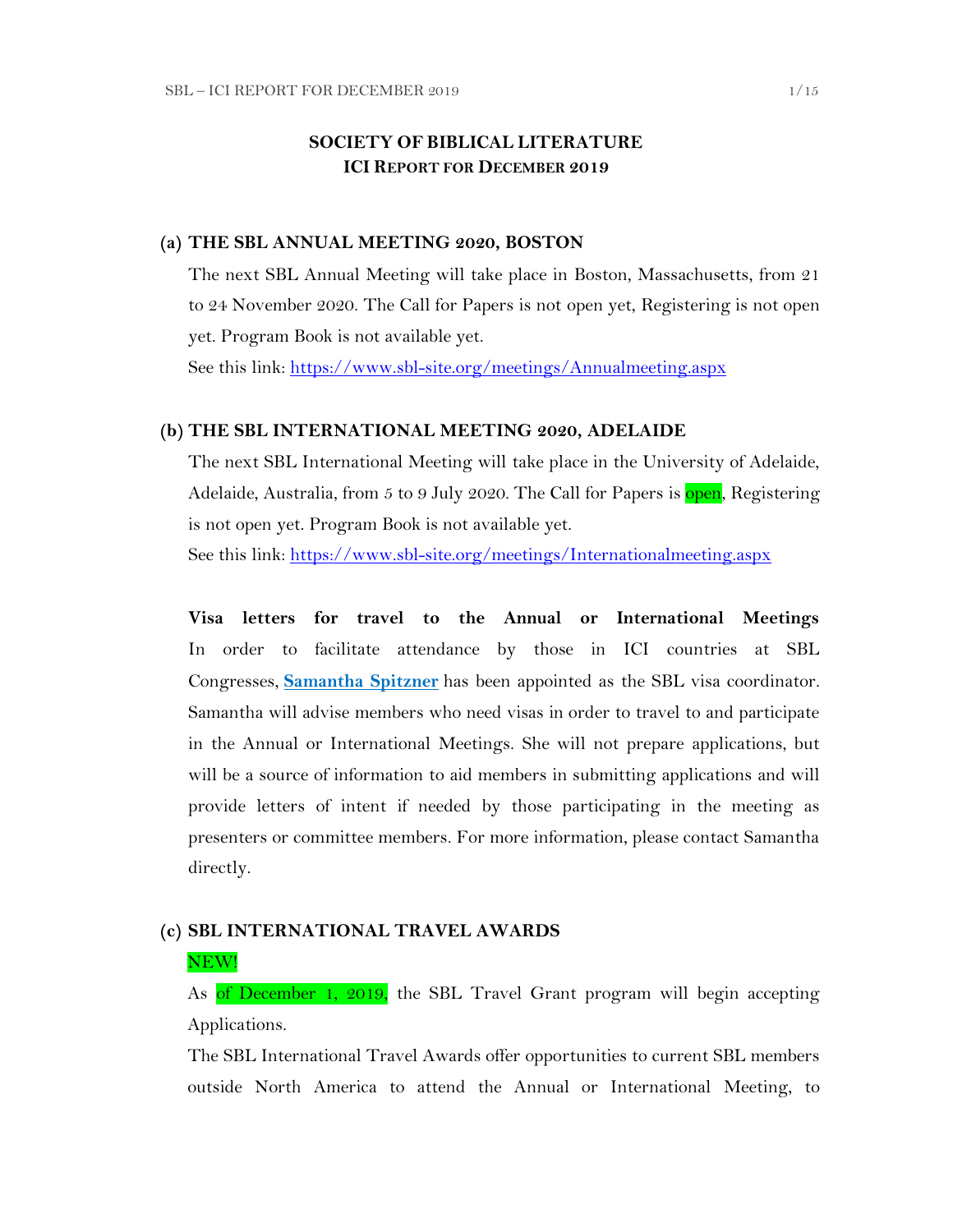participate in the program, to enhance their professional development, and to build their network with fellow scholars. These grants help facilitate the work of Program Units and the International Cooperation Initiative ("ICI"). These grants are intended to support underrepresented and underresourced scholars. As such, preference will be given to women, people of historically underrepresented ethnicities, and members from **[ICI-qualifying countries](https://www.sbl-site.org/assets/pdfs/ICIcountries.pdf)**. A key criterion is an applicant's demonstrable financial need.

(The **[Regional Scholars Awards](https://www.sbl-site.org/meetings/regionalscholars.aspx)** are intended to encourage North American members to participate in their region as well as receive travel assistance to the Annual Meeting.)

Four International Travel Award Panels (ITAP) will administer the awards each year, serving four geographic regions:

- Africa and Middle East
- Asia and Pacific
- Eastern Europe
- Latin America and Caribbean

For awards offered in 2020, each ITAP will administer \$3,000 in awards in each region. The panels may determine the best distribution of funds (e.g., as one \$1000 and one \$2000 award, or as three awards of \$1000 each). The applicants must attend the Annual or International Meetings, but may or may not participate in the program, depending upon their needs expressed in the application. All grants include lodging (one room, single or shared) for four nights and complimentary meeting registration. Recipients may not have attended an Annual or International Meeting within the last five (5) years.

The International Travel Awards defray transportation, hotel accommodations, and other expenses incurred for the Annual or International Meetings. Award monies will be distributed as reimbursement for expenses incurred for travel to/from the meeting and meals while attending the meeting.

#### **Who is eligible?**

 Current SBL members outside North America who have not attended an Annual or International Meeting within the last five years.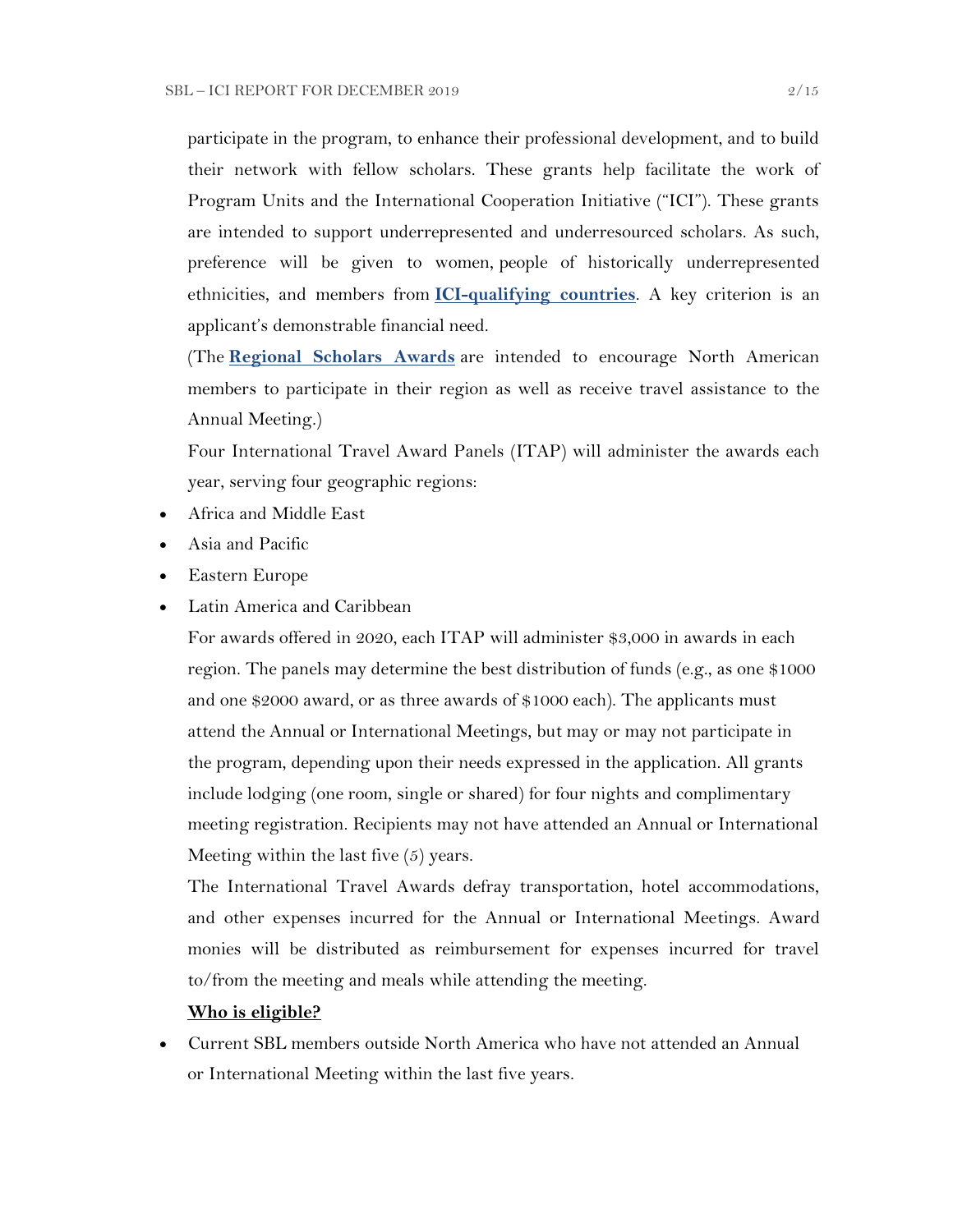- Applicants must have completed at least a Masters degree or be enrolled in a Ph.D. program.
- Preference will be given to women, people of historically underrepresented ethnicities, and members from **[ICI-qualifying countries.](https://www.sbl-site.org/assets/pdfs/ICIcountries.pdf)**
- Persons who have previously received a SBL Travel Award are not eligible. **What does a travel award include?**
- Reimbursement of travel, visa application fees, meal and Annual or International Meeting expenses up to the amount of the award.
- Lodging (one room, single or shared) for four nights.
- Complimentary Annual or International Meeting registration.

## **What is the procedure for a grant application?**

- Submit your Travel Award Application **[here](https://www.surveymonkey.com/r/MWZNX58)** and your letter of recommendation to the **[travel grant administrator](mailto:sbltravelgrant@sbl-site.org)** no later than 15 February 2020. The online application is also available via the link below.
- The application form must include the following information:
- o Participant's contributions to the scholarly conversation as a result of Annual or International Meeting participation
- o Participants plans to advance quality of biblical scholarship as a result of International Travel Award
- o Financial need
- o Explanation on how grant will facilitate collaboration between scholars of different countries and areas of expertise
- o Opportunities created for scholar as a result of Travel award
- A letter of recommendation from a person who knows the applicant's academic work and can confirm his or her interest in SBL (i.e. advisor, mentor, research supervisor). Email this letter to the **[travel award administrator](mailto:sbltravelgrant@sbl-site.org)**.

## **Criteria for awards**

The more criteria met, the stronger the application.

- New contribution: How will this person bring something new into the scholarly conversation at the Annual or International Meeting?
- Quality of contribution: How will this person advance the academic quality of biblical scholarship?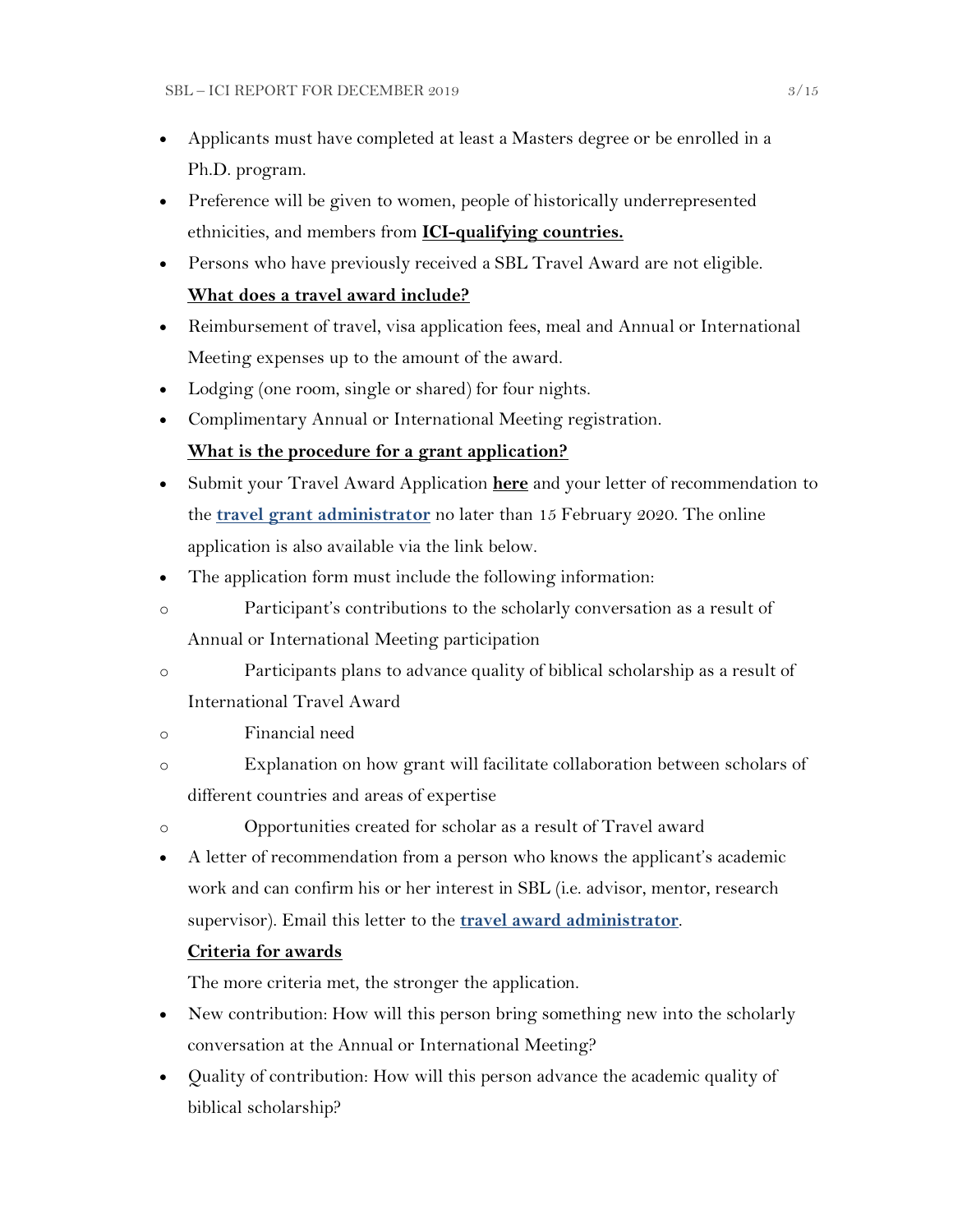- Financial need: Is there sufficient need? Are there other sources of funding available?
- Partnership with other scholars: How will the grant facilitate broad collaboration between scholars of different countries and different areas of expertise?
- Opportunity to participate: Has this person participated in scholarly conferences previously?

#### **Deadlines**

1 December 2019: International Travel Award application opens. 15 February  $2020$ : Deadline – Application form and recommendation letter. 15 April 2020: Award decisions will be announced.

**[Travel Award Application Form](https://www.surveymonkey.com/r/MWZNX58)**

<https://www.sbl-site.org/membership/AMtravelgrant.aspx>

#### **(d) PUBLICATION IN [ANCIENT NEAR EAST MONOGRAPHS](http://www.sbl-site.org/publications/Books_ANEmonographs.aspx) (ANEM)**

ANEM is a series that was established by the SBL at the request of the International Cooperation Initiative (ICI), jointly published with the Universidad Católica Argentina's Centro de Estudios de Historia del Antiguo Oriente (CEHAO) and co-edited by Jeffrey Stackert and Juan Manuel Tebes. The series publishes volumes on the Ancient Near East (including ancient Israel) both in print and electronically, making them freely available for download. Paperback and hardback versions of the volumes are available, for a reasonable price.

To view the volumes published in the series, please go to

[http://www.sbl-site.org/publications/Books\\_ANEmonographs.aspx](http://www.sbl-site.org/publications/Books_ANEmonographs.aspx) (SBL English version)

<http://www.uca.edu.ar/anem> (CEHAO Spanish version)

The latest volume in ANEM is:

**SCHELLENBERG, Annette, Thomas KRUGER (eds.) Sounding Sensory Profiles in The Ancient Near East. Ancient Near East Monographs – Monografías sobre el Antiguo Oriente, Volume 25. Atlanta: Society of**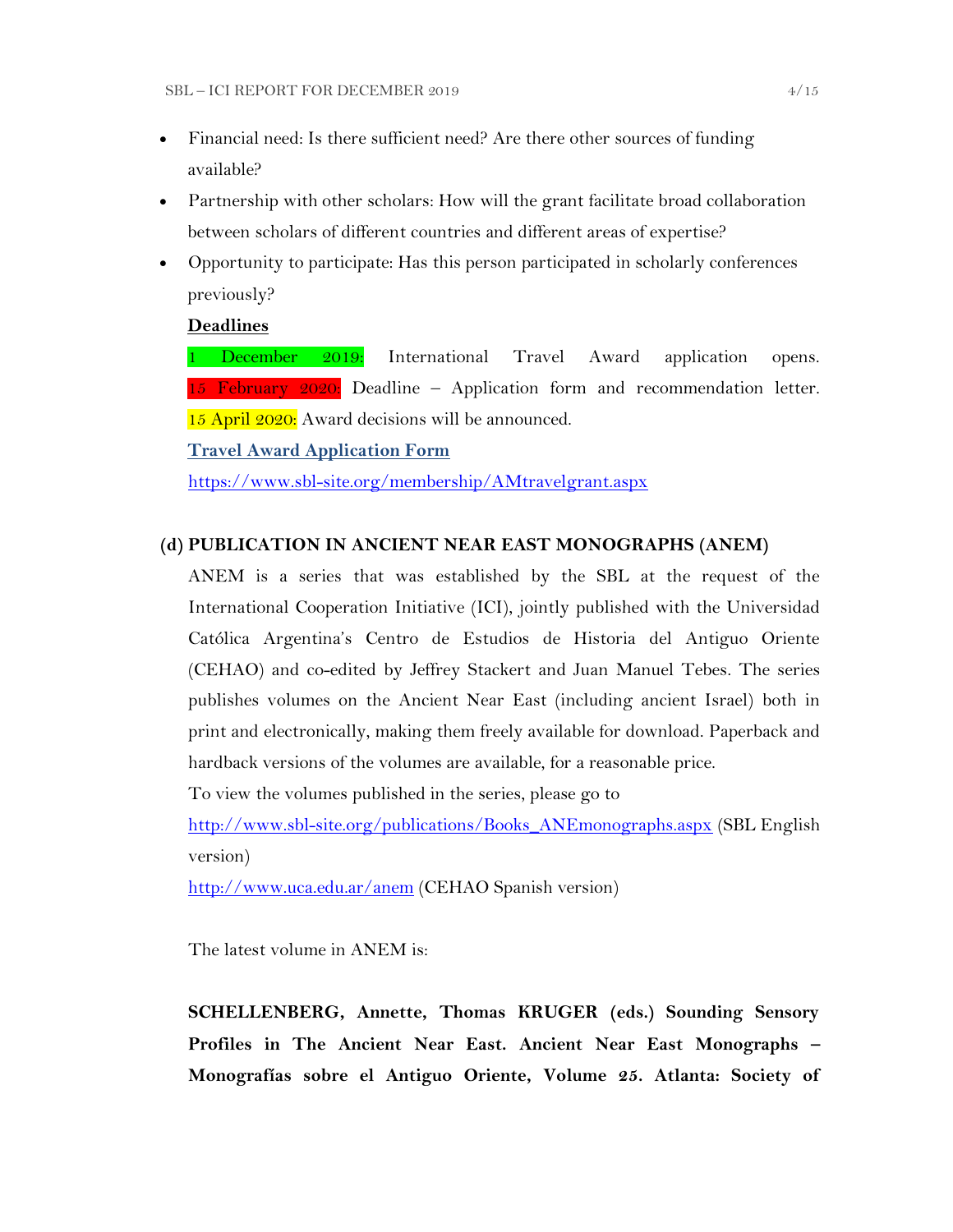# **Biblical Literature – Centro de Estudios del Antiguo Oriente, 2019. 422 pp. ISBN 9781628372410**

An interdisciplinary essay collection from an international group of experts.

For several decades sociologists and cultural anthropologists have intensively researched the role of the senses in a variety of cultures, and their studies show how diverse cultures understand and evaluate the five or more senses differently. In this collection of eighteen essays, biblical and ancient Near Eastern scholars, as well as cultural anthropologists, apply the questions and methods from anthropological and sociological studies to Israel, Mesopotamia, and Egypt. Experts offer insights into the meaning of the senses in the ancient world, examining the classical senses (seeing, hearing, touching, smelling, tasting) as well as other senses (such as kinesthesis and the sense of balance) and sense-related issues (such as disgust, sensory imagination, and disabilities). This collection provides a stimulus and a basis for students and scholars to explore the senses in the ancient Near East.

Features:

- Exploration of the relationship between sensory experience and reasoning.
- Assessments of how theory and practice of the senses relate to each other.
- Essays examining connections between emotions and senses.

# **(e) PUBLICATION IN INTERNATIONAL VOICES IN BIBLICAL STUDIES (IVBS)**

IVBS is a series that was established by the SBL at the request of the International Cooperation Initiative (ICI), and which is co-edited by Monica Melanchthon and Jione Havea. IVBS encourages in particular submissions from scholars in the present seven international regions for which it has editorial boards: Africa, Central and Eastern Europe, Latin America, Middle East-South Asia, Northeast Asia, Pacific, and Southeast Asia. Interregional collaborations are also welcome. IVBS publishes works in English and in any other language for which its editors can find qualified peer reviewers. Any work published in IVBS is freely available to anyone in perpetuity. The series publishes work generally in the area of reception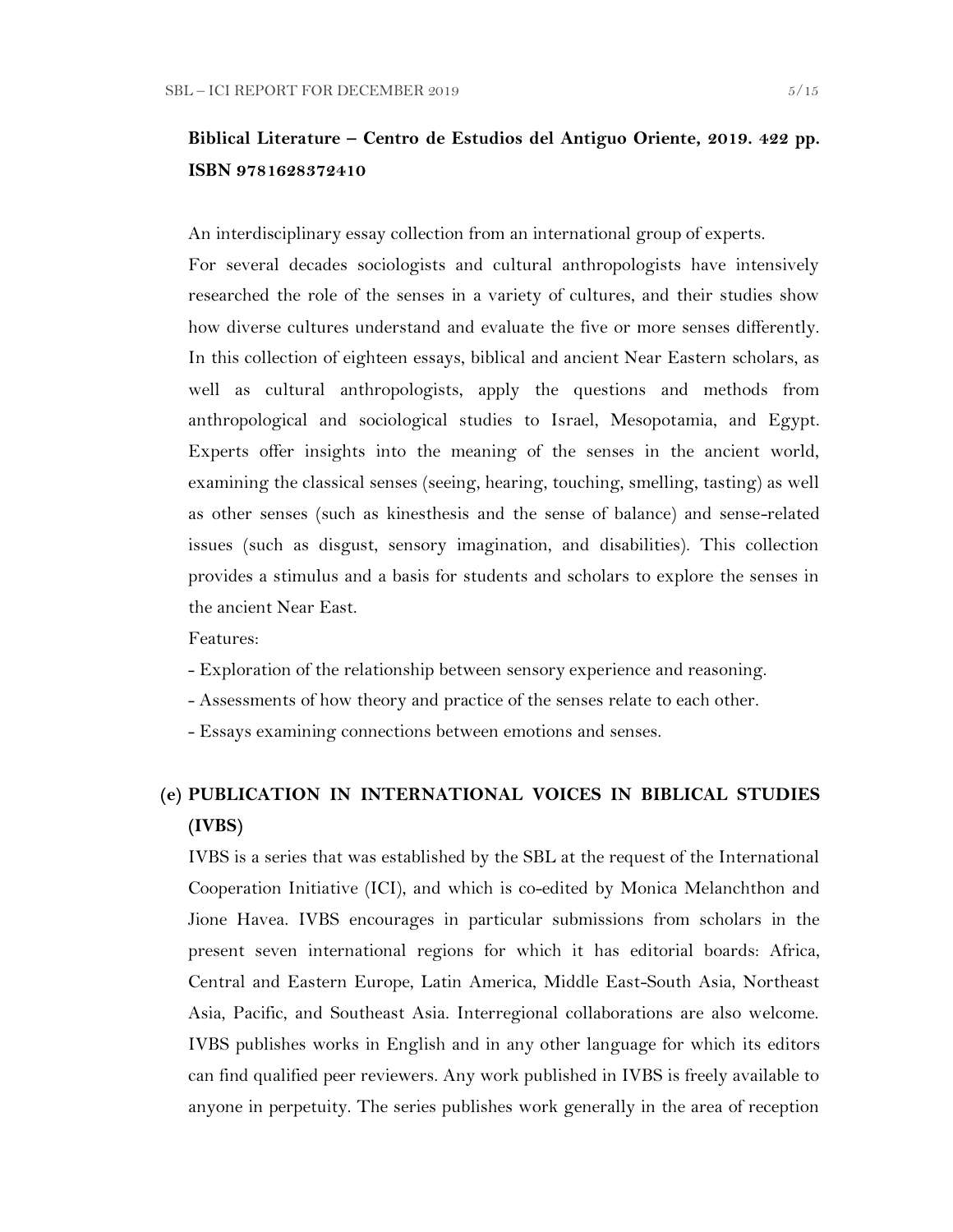history and criticism. The scope is not limited to any particular biblical text or historical timeframe. The works will mainly be published in English and, wherever possible, also in primary languages of authors. For more information please go to [http://ivbs.sbl-site.org/home.aspx.](http://ivbs.sbl-site.org/home.aspx) If you would consider publishing your work in this series, feel free to contact one of the two general editors, *Monica Melanchthon* or [Jione Havea.](mailto:jioneh@nsw.uca.org.au)

The latest volume in IVBS is:

# **Byung-Mu Ahn, Hanna in (Translator), Wongi Park (Translator). Stories of Minjung Theology: The Theological Journey of Ahn Byung-Mu in His Own Words Atlanta: SBL Press, 2019.**

Trace the theological awakening of one of the foremost Asian theologians.

This autobiography combines the personal story of theologian Ahn Byung-Mu with the history of the Korean nation in light of the dramatic social, political, and cultural upheavals of the 1970s. This book traces Ahn's journey from his childhood in Korea under Japanese colonial rule, to his study in Germany, his return to Korea, through his realization of the unsuitability of German scholarship to his own Korean context. It records the history of minjung (the people's) theology that emerged in Asia, Ahn's involvement in it, and his interpretations of major Christian doctrines such as God, sin, Jesus, and the Holy Spirit from the minjung perspective.

Features:

- The first English translation of Ahn's autobiography, considered one of the best works in minjung theology and contextual biblical interpretation.

- Conversations between Ahn and young Korean theologians.

- An introductory essay that situates Ahn's work in its context and discusses the place and purpose of minjung hermeneutics in a vastly different Korea.

#### NEW!

Request from Jione Havea on behalf of the IVBS Editorial Board  $jhavea@gmail.com$ :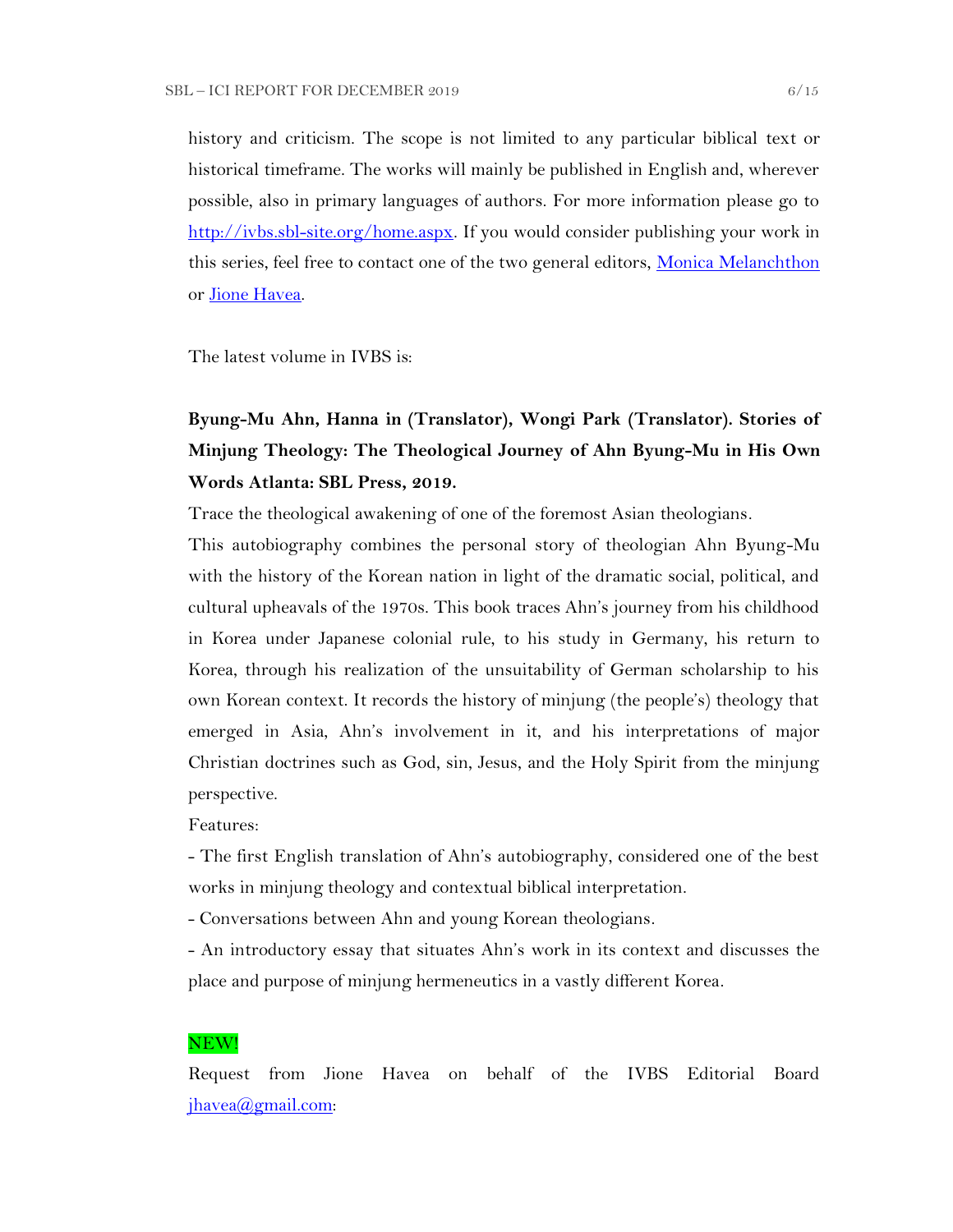For several of the authors who publish with IVBS, English is a second, third, fourth and even fifth language. This applies also to several of the board members. The review and editing processes can be painful for the authors as well as the IVBS Editor. Request: ICI asks members of SBL (e.g., retired scholars) who could volunteer to proofread, copyedit, typeset manuscripts for authors who write in English as a second language. We will gather a list of volunteers to help the work of IVBS authors and editors, with their names, contacts, areas of specialization, and the service they are willing to perform (e.g., proofread, copyedit, typeset, index). Then IVBS will request for assistance through ICI.

#### **(f) ICI ONLINE BOOK REPOSITORY**

For a **full alphabetic list of all publications available for free in the ICI book repository program**, please go to:

[http://www.sbl-site.org/publications/Books\\_ICIbooks.aspx](http://www.sbl-site.org/publications/Books_ICIbooks.aspx)

#### NEW BOOKS!

**Boys-Stones, George. L. Annaeus Cornutus: Greek Theology, Fragments, and Testimonia. Writings from the Greco-Roman World 42. Atlanta: SBL Press, 2018.**

The first-century CE North African philosopher, Cornutus, lived in Rome as a philosopher and is best known today for his surviving work *Greek Theology*, which explores the origins and names of the Greek gods. However, he was also interested in the language and literature of the poets Persius and Lucan and wrote one of the very first commentaries on Virgil. This book collects and translates all of our evidence for Cornutus for the very first time and includes the first published English translation of Greek Theology. This collection offers entirely fresh insight into the intellectual world of the first century.

# **Runia, David T., and Gregory E. Sterling, eds. Studia Philonica Annual: Studies in Hellenistic Judaism, Volume XXX. Atlanta: SBL Press, 2018.**

The Studia Philonica Annual is a scholarly journal devoted to the study of Hellenistic Judaism, particularly the writings and thought of the Hellenistic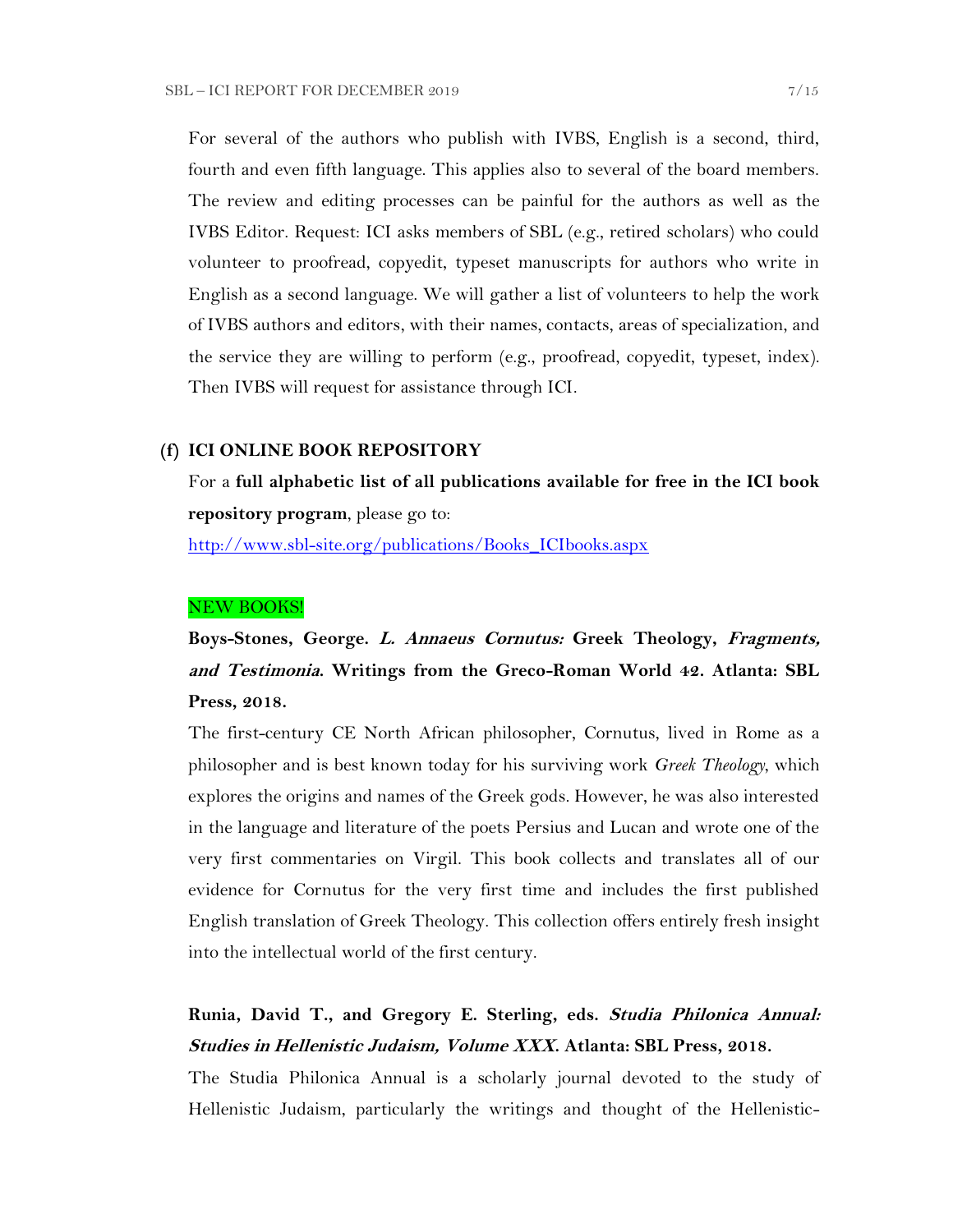Jewish writer Philo of Alexandria. This volume includes five articles on topics ranging from preserved fragments of Philo to travel in Philo's works. Nine book reviews cover recent books on Philo, Josephus, and ancient pedagogy.

# **Satlow, Michael L. Strength to Strength: Essays in Honor of Shaye J. D. Cohen. Brown Judaic Studies 363. Atlanta: Brown Judaic Studies, 2018.**

The essays in *Strength to Strength* honor Shaye J. D. Cohen across a range of ancient to modern topics. The essays seek to create an ongoing conversation on issues of identity, cultural interchange, and Jewish literature and history in antiquity, all areas of particular interest for Cohen. Contributors include Moshe J. Bernstein, Daniel Boyarin, Jonathan Cohen, Yaakov Elman, Ari Finkelstein, Charlotte Elisheva Fonrobert, Steven D. Fraade, Isaiah M. Gafni, Gregg E. Gardner, William K. Gilders, Martin Goodman, Leonard Gordon, Edward L. Greenstein, Erich S. Gruen, Judith Hauptman, Jan Willem van Henten, Catherine Hezser, Tal Ilan, Richard Kalmin, Yishai Kiel, Ross S. Kraemer, Hayim Lapin, Lee I. Levine, Timothy H. Lim, Duncan E. MacRae, Ivan Marcus, Mahnaz Moazami, Rachel Neis, Saul M. Olyan, Jonathan J. Price, Jeffrey L. Rubenstein, Michael L. Satlow, Lawrence H. Schiffman, Daniel R. Schwartz, Joshua Schwartz, Karen Stern, Stanley Stowers, and Burton L. Visotzky.

# **Stone, Meredith J. Empire and Gender in LXX Esther. Early Judaism and Its Literature 48. Atlanta: SBL Press, 2018.**

*Empire and Gender in LXX Esther* foregrounds and highlights empire as the central lens in this provocative new reading of Esther. This book provides a unique synchronic reading of LXX Esther with the Additions, allowing the presence and negotiation of imperial power to be further illuminated throughout the story's plot. Stone explores and demonstrates how performances of gender are inextricably intertwined with the exertion and negotiation of imperial power portrayed in LXX Esther and offers examples of connections to the range of imperial power experienced by Jewish people during the late Second Temple period.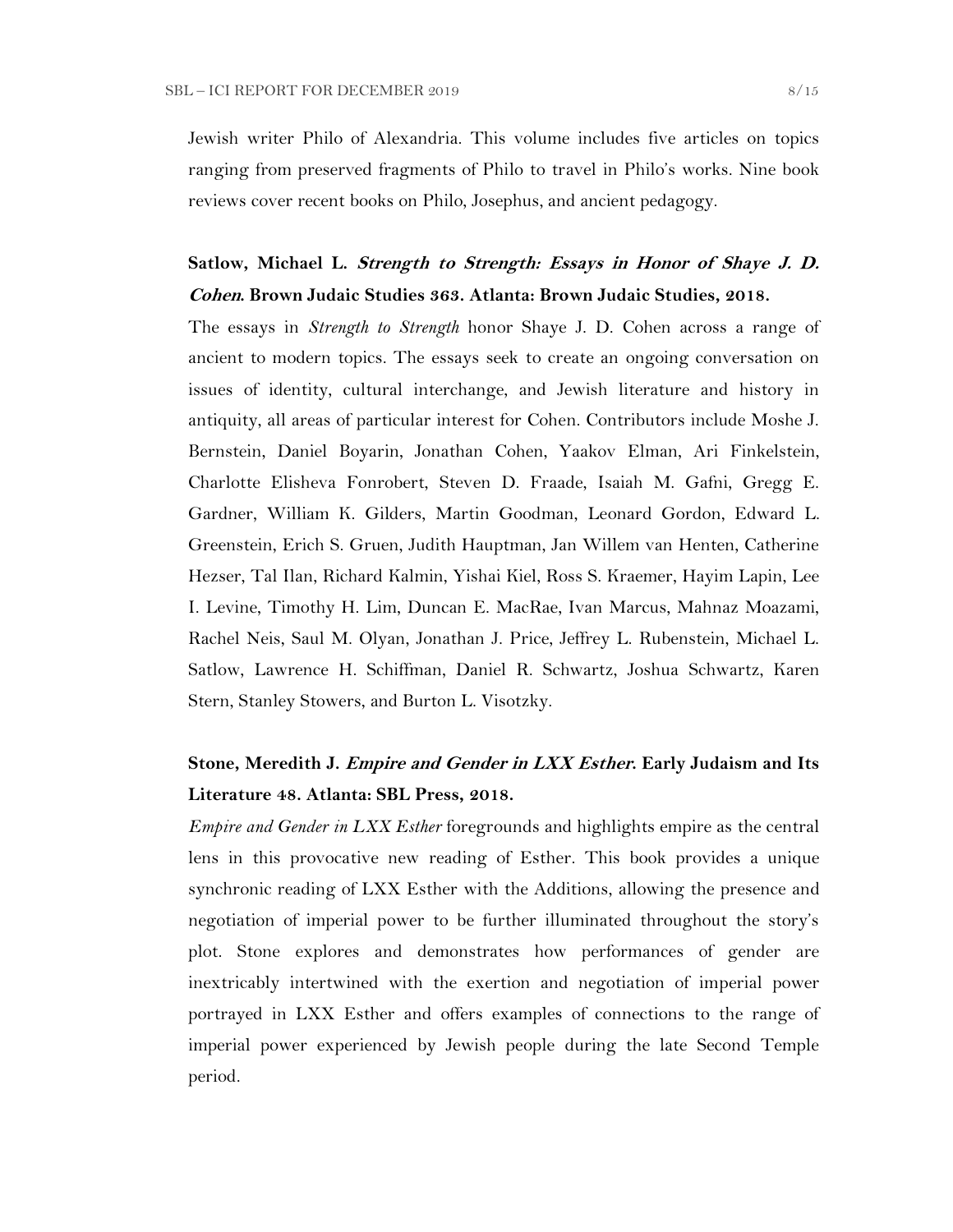#### **Short Report by Nicole Tilford:**

According to our records, in 2019 we have uploaded 22 books. Of those, 20 are from SBL Press (Atlanta, GA) and 2 from Brown Judaic Studies (Providence, RI). We expect to post another 7 due by the end of this year, 6 from SBL Press and 1 from Brown Judaic Studies. So year total: 29. In addition, we have posted links for 2 volumes from the Instituto Multidisciplinario de Historia y Ciencias Humanas (IMHICIHU-CONICET) (Buenos Aires, Argentina). We have also published 2 volumes in ANEM this year and 3 volumes from IVBS.

**NEWS!:** Following our meeting in San Diego, and considering suggestions of scholars who think their country should have access to the repository taking into account the recent economic changes in the world economy, we are considering simplifying the criteria for identifying such countries. Stay tuned for developments!

#### **(g) JSTOR**

JSTOR provides free or low cost access to more than 1,500 institutions in 69 countries.

More than 1,500 institutions in Africa and other developing nations receive access to JSTOR free of charge or for steeply reduced fees. This is made possible through a combination of philanthropic support and the fees paid by libraries in other countries around the world, as well as publishers' eagerness to support this work. More information is available about JSTOR's [African Access](http://about.jstor.org/libraries/african-access-initiative)  [Initiative](http://about.jstor.org/libraries/african-access-initiative) and [Developing Nations Access Initiative](http://about.jstor.org/libraries/developing-nations-access-initiative) programs.

### Need JSTOR Access?

As part of your Society of Biblical Literature membership, save 50% on the annual JPASS plan, your personal access to the JSTOR archive. With more than 1,900 scholarly journals, JSTOR is one of the world's leading academic databases. Millions of users worldwide rely on JSTOR for research, fact checking, and book reviews. This discounted subscription includes unlimited reading access and 120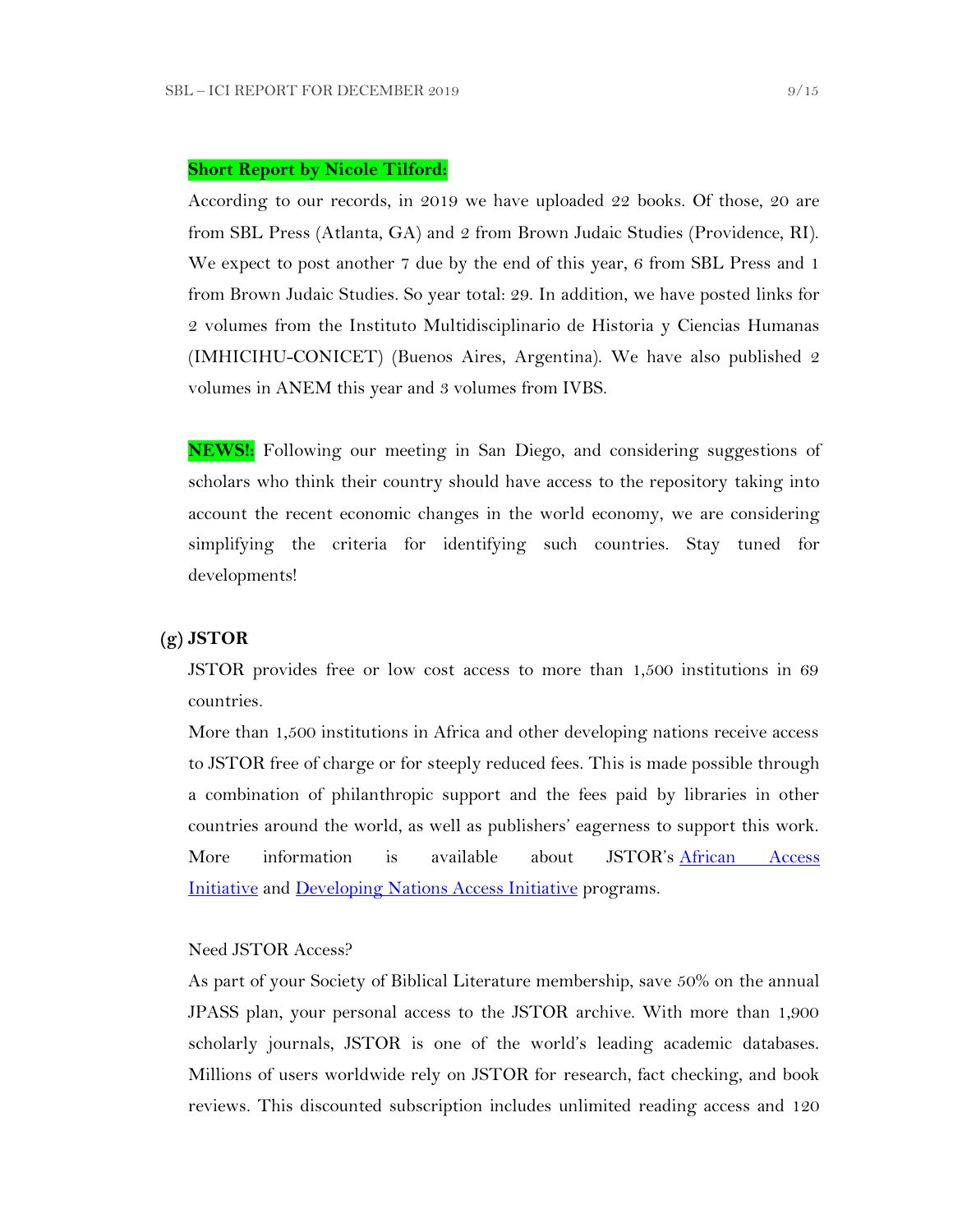article downloads. JSTOR adds new titles every month so you'll have a growing collection of the world's leading peer-reviewed journals only a click away.

To access the discounted JPASS, log-in to the SBL website with your member ID. Just below where you entered your member ID, click membership benefits. You will see JSTOR's JPASS among the benefits and a link "To get your savings: click here."

### **(h) ICI TEACHING COLLABORATION PROGRAM**

In order to facilitate the exchange of scholars and institutions in biblical studies across the globe, a teaching collaboration program is run by the ICI. The facility consists of lists of scholars and institutions interested in exchanges that are made available on the SBL website.

See: [http://sbl-site.org/educational/ICITeaching.aspx.](http://sbl-site.org/educational/ICITeaching.aspx) If you or your institution is interested in such collaboration, please visit the site and enroll yourself in these lists. For more information, contact [Jackie du Toit.](mailto:dutoitjs@ufs.ac.za)

## **(i) SBL WOMEN'S ARCHIVE PROJECT NEW!**

The number of women and the types of roles they hold in the SBL have been increasing since Anna Ely Rhoads joined in 1894. Women push methodological boundaries, teach and mentor students, and support guild initiatives by serving as editors, program chairs, committee members, and officers. To honor women's accomplishments and to consider the unique challenges they continue to face, the Society is developing a digital archive to preserve the stories of women in the guild. We invite women members to share their personal stories through video, audio, pictorial, and written reflections. Submissions will become part of the official SBL archival records. It is our hope that this will become the first of many archive projects that will preserve the unique experience of members from a guild that continues to grow, change, and become more inclusive.

For more reflection guidelines and submission instructions, see the SBL Women's Archive [page.](https://nam04.safelinks.protection.outlook.com/?url=http%3A%2F%2Fr20.rs6.net%2Ftn.jsp%3Ff%3D001UxB5SQIuVUKz9COuM3IsPWnWKqoK39z2VG4xqTm8KZlA_ZE17Z7Fa2PmCgTjMMxZJIpcAIjlvUF-irxd2rwYbEMLTrV0K_WM51IpZKkkhMDgd8_9aVPRw3rlId_KW8E944PO6OC3qczzRWSY7H-TuxvuErx13KKirGuJ38oWvop66nka2FiuLpzq0iT-us5e%26c%3DQ2tCZ6oCYeHLWgeasA7YFffpqmCkeEopn2jFFHww1HRSHdGZkow9Cg%3D%3D%26ch%3Dndma_uDxhxPhjRABmkw-gBQiRkfwAotBZK8Ps3z0wu4oDwHg9u9sLg%3D%3D&data=02%7C01%7CWALFORD_ND%40mercer.edu%7Cf513cd74ff8548bede3608d6b5da7f75%7C4fb34d2889b247109bcc30824d17fc30%7C0%7C0%7C636896347381808305&sdata=tiSsidRd6oL6K11UbD%2BSSPY7fRIjvdDnpsEU3BWCZRg%3D&reserved=0) Check out the  $FAQ$  for additional information about this project and the archive.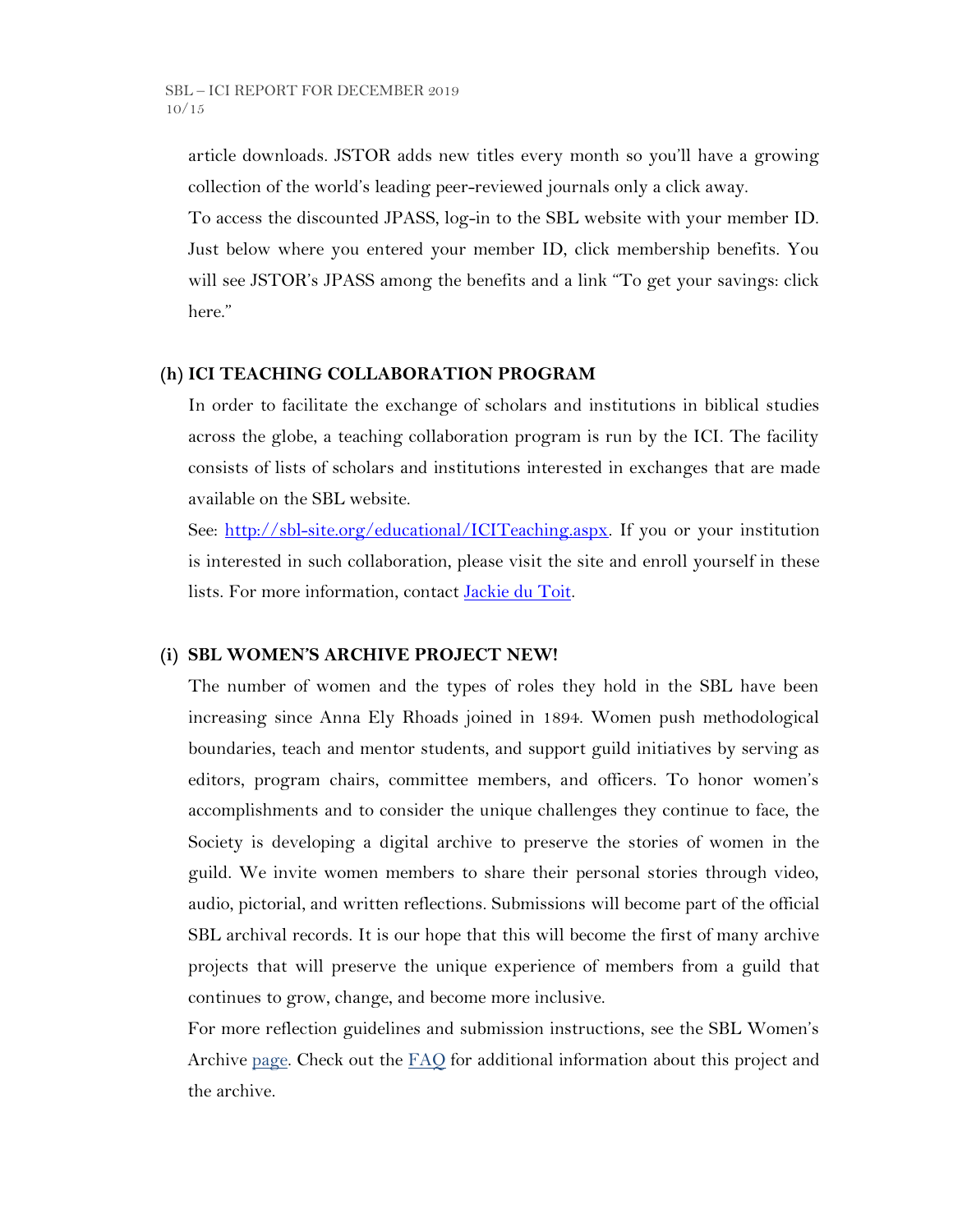## **(j) JOURNAL OF BIBLICAL LITERATURE (JBL) ARCHIVE**

Take note that an archive with JBL articles from volume 122.1 of 2003 through volume 130.1 of 2011 is available online to people accessing the SBL website from any ICI country. See http://www.sbl-site.org/publications/ICI\_JBLarchive.aspx. All articles in those volumes can be downloaded for free!

### **(k) THE SBL WEBSITE**

The SBL website (on the SBL Press page) has a facility where one can search the full text of all SBL books! For this very convenient tool, see:

<http://sbl-site.org/publications/default.aspx>

For searching reviews of a vast number of academic publications, see the website of Review of Biblical Literature (RBL) at (you have to log in with your membership number):

<http://www.bookreviews.org/>

### **(l) EVENTS**

The SBL maintains a significant list of events taking place anywhere in the globe. For the full list please go to<http://www.sbl-site.org/meetings/events.aspx> A selection of events is listed below—mainly those taking place in ICI regions. Please provide information on conferences in your region, including calls for papers, to Sharon Johnson at [sharon.johnson@sbl-site.org.](mailto:sharon.johnson@sbl-site.org)

#### **2020**

### **1/15 Application Deadline: Oxford Summer School in Greek Palaeography**

The eighth Lincoln College International Summer School in Greek Palaeography will be held on 27 July - 1 August 2020. The school offers a five-day introduction to the study of Greek manuscripts through ten reading classes, three library visits and five thematic lectures. The school is intended for students of Classics, Patristics, Theology, Biblical or Byzantine Studies. Applications and references must be received not later than 15 January 2020.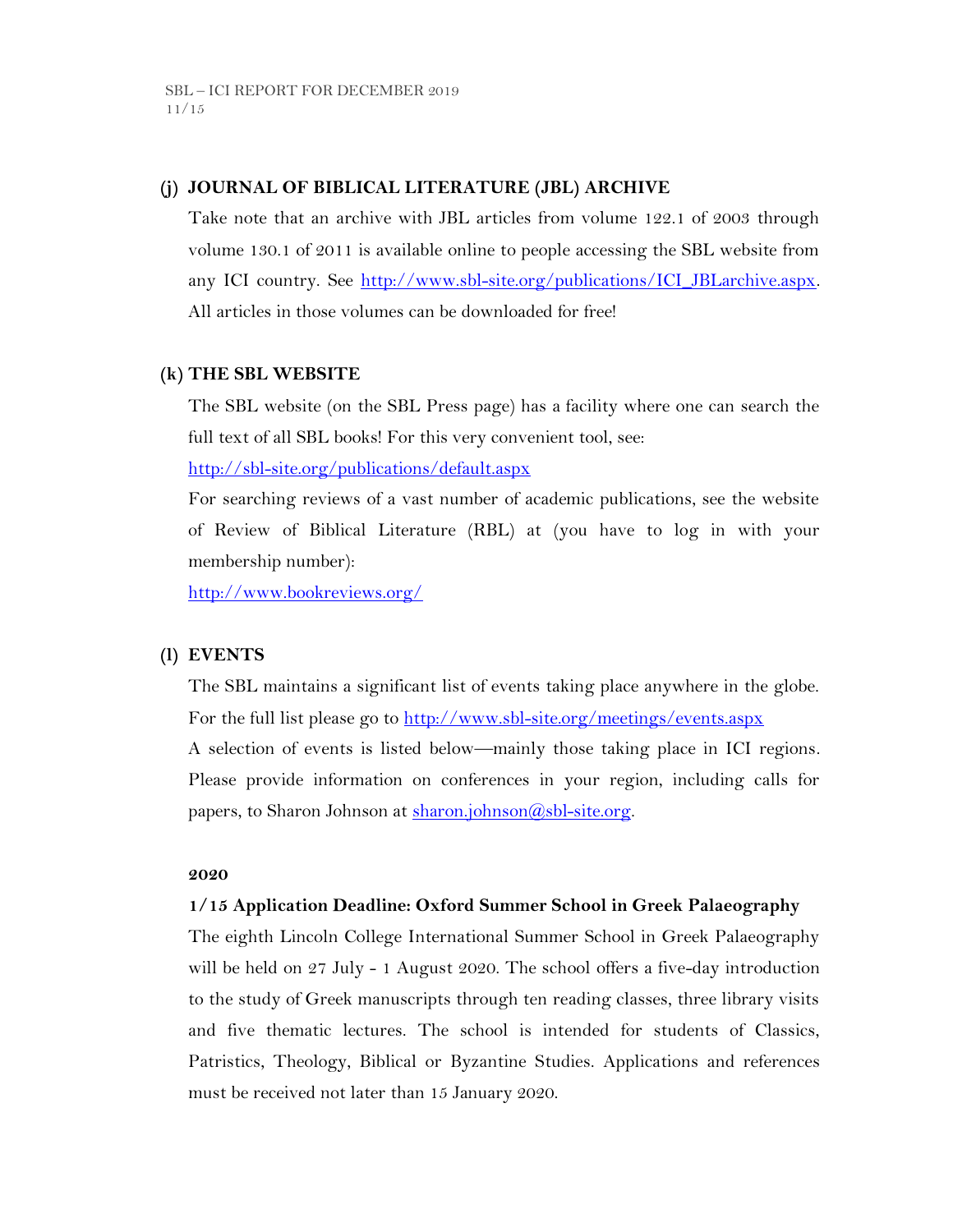## <http://www.linc.ox.ac.uk/Greek-Palaeography-About>

#### **3/31 Deadline: Call for Papers**

# **Colloquium Biblicum Lovaniense LXIX, 2020 (President: Jan Willem van Henten, University of Amsterdam)**

The reception history of the four Books of the Maccabees is as rich as it is diverse. The relevance of these books is apparent from the multi-faceted ongoing recent scholarship, which can be characterized by the incorporation of literary approaches, a renewed interest in historical issues and the contemporary political and cultural contexts of the books, a more systematic discussion of religious and theological themes and a more intense study of the reception history. Nevertheless, we are still in need of elaborate analyses of the literary aspects of the Maccabean Books. The recent publication of a decree during Seleucus IV's rule calls for a reassessment of 1 and 2 Maccabees as historical sources as well as renewed contextualizations of the books as historical documents. How do the Maccabean books articulate the interactions of religion with politics and culture? What could be the theological relevance of 1-4 Maccabees? Finally, the reception history of the Maccabean Books also deserves further study.

CALL FOR SHORT PAPERS: Short paper proposals (including name, institutional affiliation, postal address, e-mail address, title and abstract of ca. 200 words) should be sent to: Jan Willem van Henten, President CBL 2020, j.w.vanhenten@uva.nl no later than 31 March 2020.

[https://theo.kuleuven.be/en/research/centres/centr\\_collbibl](https://theo.kuleuven.be/en/research/centres/centr_collbibl)

# **4/30 CFP Deadline: Women and Gender in the Bible and the Biblical World**

"Open Theology" ([http://www.degruyter.com/view/j/opth\)](http://www.degruyter.com/view/j/opth) invites submissions for the topical issue "Women and Gender in the Bible and the Biblical World", prepared in collaboration with the conference "Women and Gender in the Bible and the Ancient World", held by University of Glasgow.

<https://www.degruyter.com/page/1972>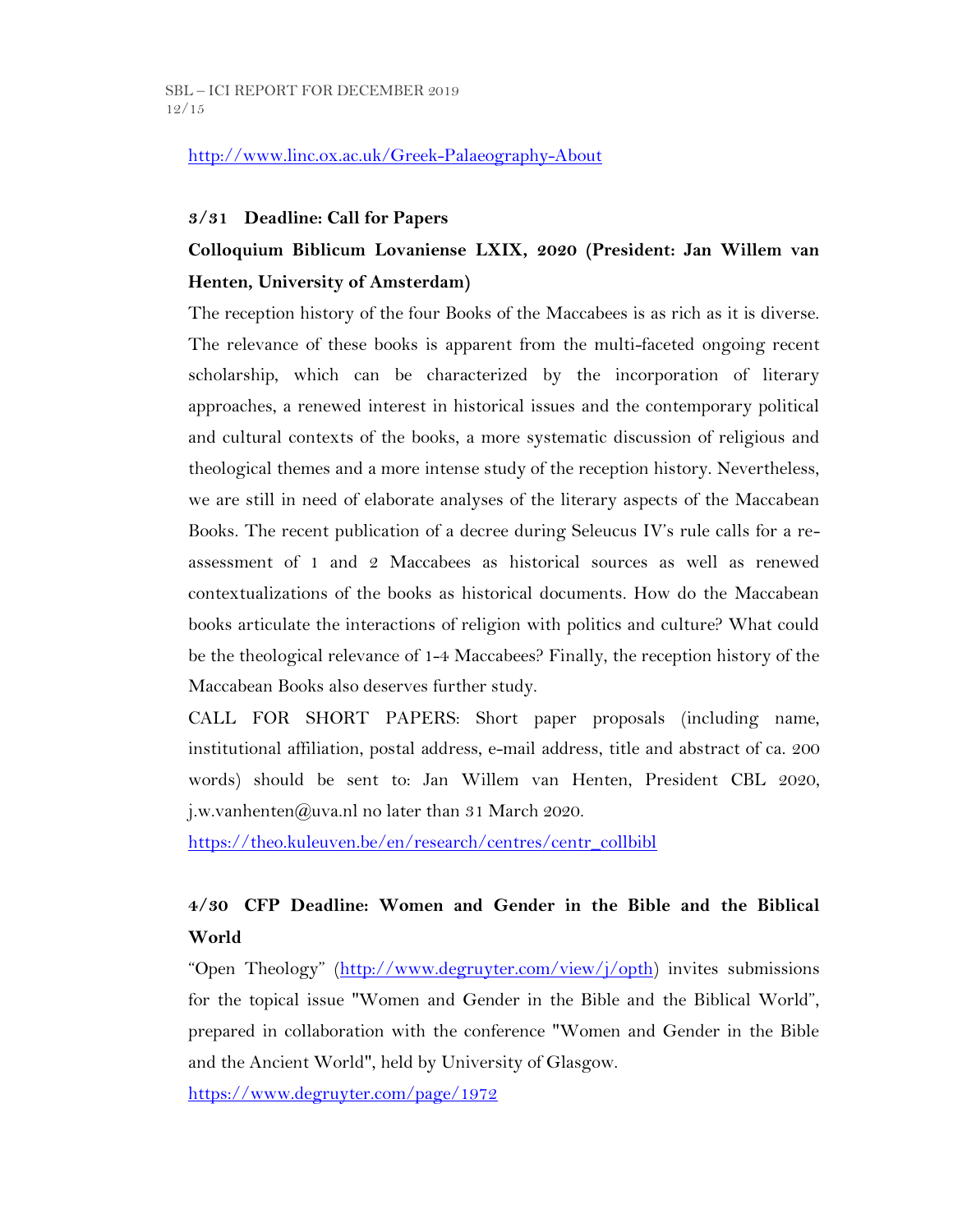## **7/5-7/9 2020 SBL International Meeting**

University of Adelaide, Adelaide Australia <https://www.sbl-site.org/meetings/Internationalmeeting.aspx>

## **7/22- 7/24 Colloquium Biblicum Lovaniense LXIX, 2020**

The Colloquium Biblicum Lovaniense is an annual international conference on Biblical Studies jointly organised by the theological faculties of the Katholieke Universiteit Leuven and the Université Catholique de Louvain. The meetings take place in the Faculty of Theology and Religious Studies at the KU Leuven and are alternately dedicated to a topic in Old and in New Testament Studies. The Colloquium offers a forum and meeting place for research and scholarly discussion in the field of Biblical Studies. As a rule the annual conference focuses on a biblical book or a collection of writings, but it also addresses thematic subjects. [https://theo.kuleuven.be/en/research/centres/centr\\_collbibl](https://theo.kuleuven.be/en/research/centres/centr_collbibl)

### **(m) SBL EDUCATIONAL RESOURCES FREELY AVAILABLE**

There are links to numerous educational resources on the SBL website. The following are freely available: (i) Resources on Teaching the Bible; (ii) Freely downloadable Hebrew, Greek and Transliteration fonts (amongst others); (iii) Resources on Bible translations and commentaries; and (iv) Research tool resources.

See<http://sbl-site.org/educational/default.aspx>

### **(n) BIBLE ODYSSEY**

Remember to check the newly-developed **Bible Odyssey** online portal. See [www.bibleodyssey.org.](http://www.bibleodyssey.org/) This portal offers wonderful educational resources, but also resources for broader popular audiences. Use this site to popularize our academic studies in faith communities!

Any topics you would like to see Bible Odyssey address? Just send a message to: [bow@sbl-site.org](mailto:bow@sbl-site.org)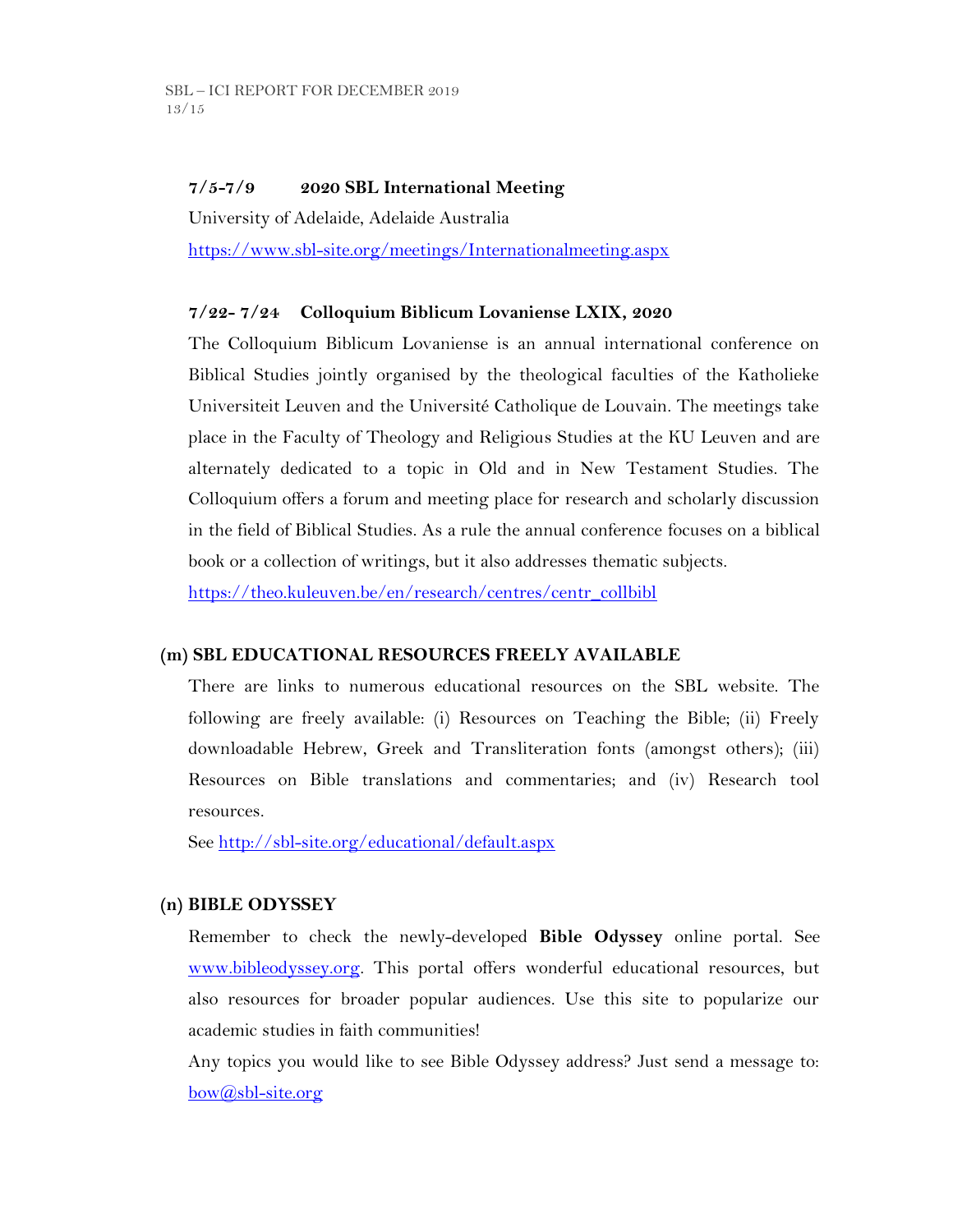## **NEWS!: Bible Odyssey translation project**

The ICI is taking on the role of networking with other non-anglophone biblical studies learned societies around the world to translate Bible Odyssey articles into several key languages: so far Spanish, Portuguese, Korean, and Mandarin Chinese. There is already an agreement for Vietnamese, with the Vietnamese Biblical Theology Society (VBTS). For Spanish, the Argentinean Biblical Association (ABA) has accepted the invitation to join the project. For Chinese, talks are held with the Center for Judaic and Inter-religious Studies at Shandong University. For Portuguese, talks are held with Portuguese Jesuits' Communication Office. Stay tuned for more developments!

### **(o) PLEASE PASS ON THE INFORMATION**

Please share this newsletter with your colleagues and students and become a liaison for your institution and SBL. (Please contact our liaison officer, [Jackie du](mailto:dutoitjs@ufs.ac.za)  [Toit,](mailto:dutoitjs@ufs.ac.za) if you would like to assist as contact person in your region.) Your advocacy for ICI strengthens biblical studies as a discipline and builds relationships in the global community. Thank you to those who have done so in the past—we also receive letters from people who received the newsletter from someone else.

Thanks a lot for your interest and spread the word!

Juan

-- Juan Manuel Tebes Director, Centro de Estudios de Historia del Antiguo Oriente Co-Editor, Ancient Near East Monographs Pontificia Universidad Católica Argentina Researcher, CONICET - National Research Council of Argentina Chair, International Cooperation Initiative & Chair, Travel Grants Committee Society of Biblical Literature

Pontificia Universidad Católica Argentina Av. Alicia Moreau de Justo 1500, Buenos Aires C1107AFD Argentina